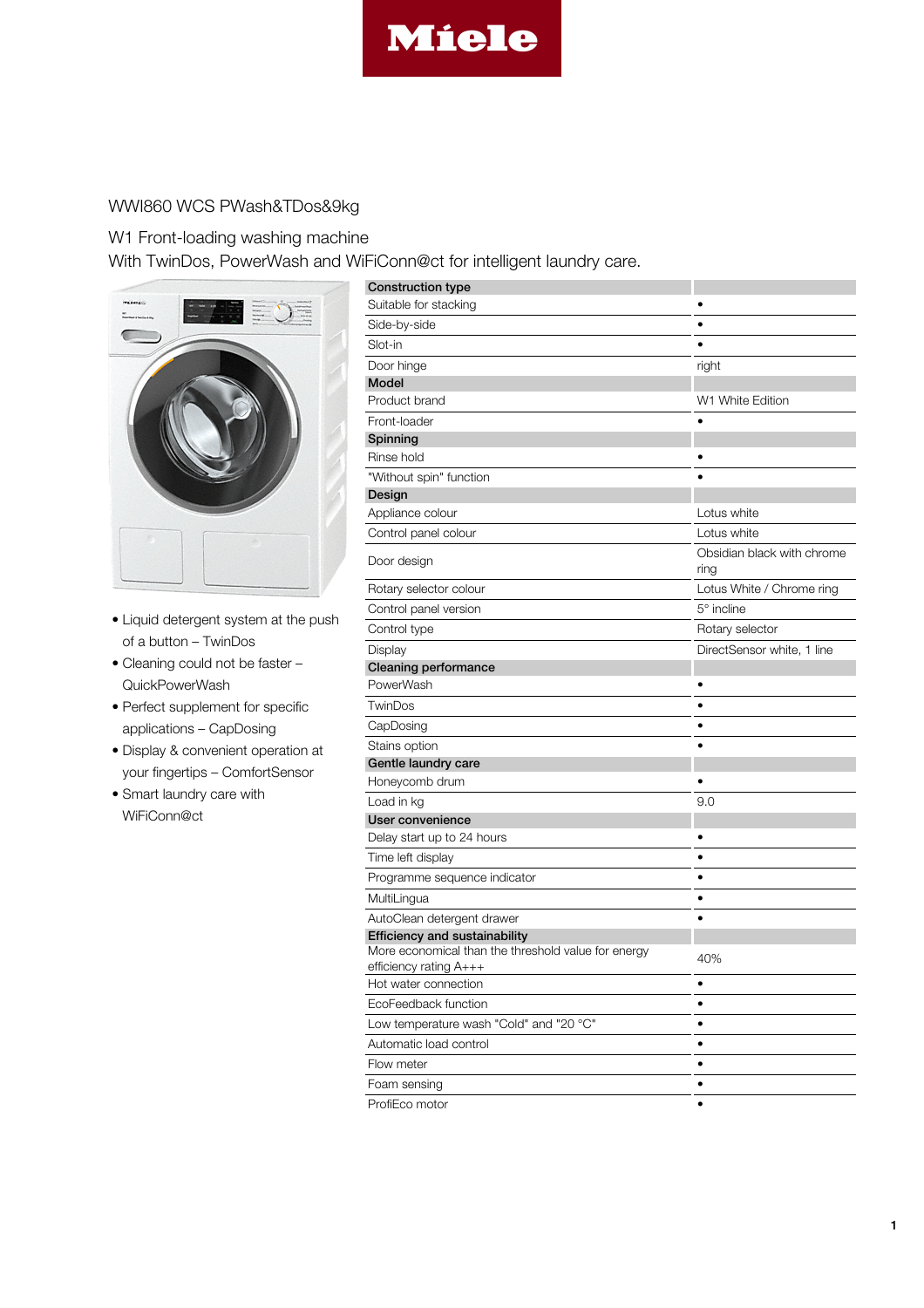

## WWI860 WCS PWash&TDos&9kg

W1 Front-loading washing machine

With TwinDos, PowerWash and WiFiConn@ct for intelligent laundry care.



| Wash programmes                  |                        |
|----------------------------------|------------------------|
| QuickPowerWash                   | ٠                      |
| Automatic plus                   |                        |
| Minimum iron                     |                        |
| Delicates                        | ٠                      |
| Shirts                           | $\bullet$              |
| Silk (hand-washable)             | ٠                      |
| Woollens (hand-washable)         | $\bullet$              |
| Express 20                       | $\bullet$              |
| Dark garments / Denim            | $\bullet$              |
| Outerwear                        | $\bullet$              |
| Proofing                         | ٠                      |
| Sportswear                       | ٠                      |
| Down duvets                      | $\bullet$              |
| Pillows                          | $\bullet$              |
| Down                             |                        |
| Curtains                         | ٠                      |
| Clean machine                    | ٠                      |
| Cottons Eco                      | ٠                      |
| First wash                       | $\bullet$              |
| Separate rinse/Starch            | ٠                      |
| Drain / Spin                     | ٠                      |
| ECO 40-60                        | $\bullet$              |
| Wash options                     |                        |
| SingleWash                       |                        |
| Short                            | $\bullet$              |
| Soak                             | ٠                      |
| Pre-wash                         | ٠                      |
| Water plus                       | $\bullet$              |
| Additional rinse cycle           | $\bullet$              |
| Extra quiet                      |                        |
| Pre-ironing                      | ٠                      |
| <b>Buzzer</b>                    | ٠                      |
| AllergoWash                      | ٠                      |
| Appliance networking             |                        |
| Miele@home                       | ٠                      |
| MobileControl                    | ٠                      |
| ShopConn@ct                      | $\bullet$              |
| WiFiConn@ct                      | $\bullet$              |
| Quality                          |                        |
| Suds container                   | <b>Stainless Steel</b> |
| Counterweights made of cast iron |                        |